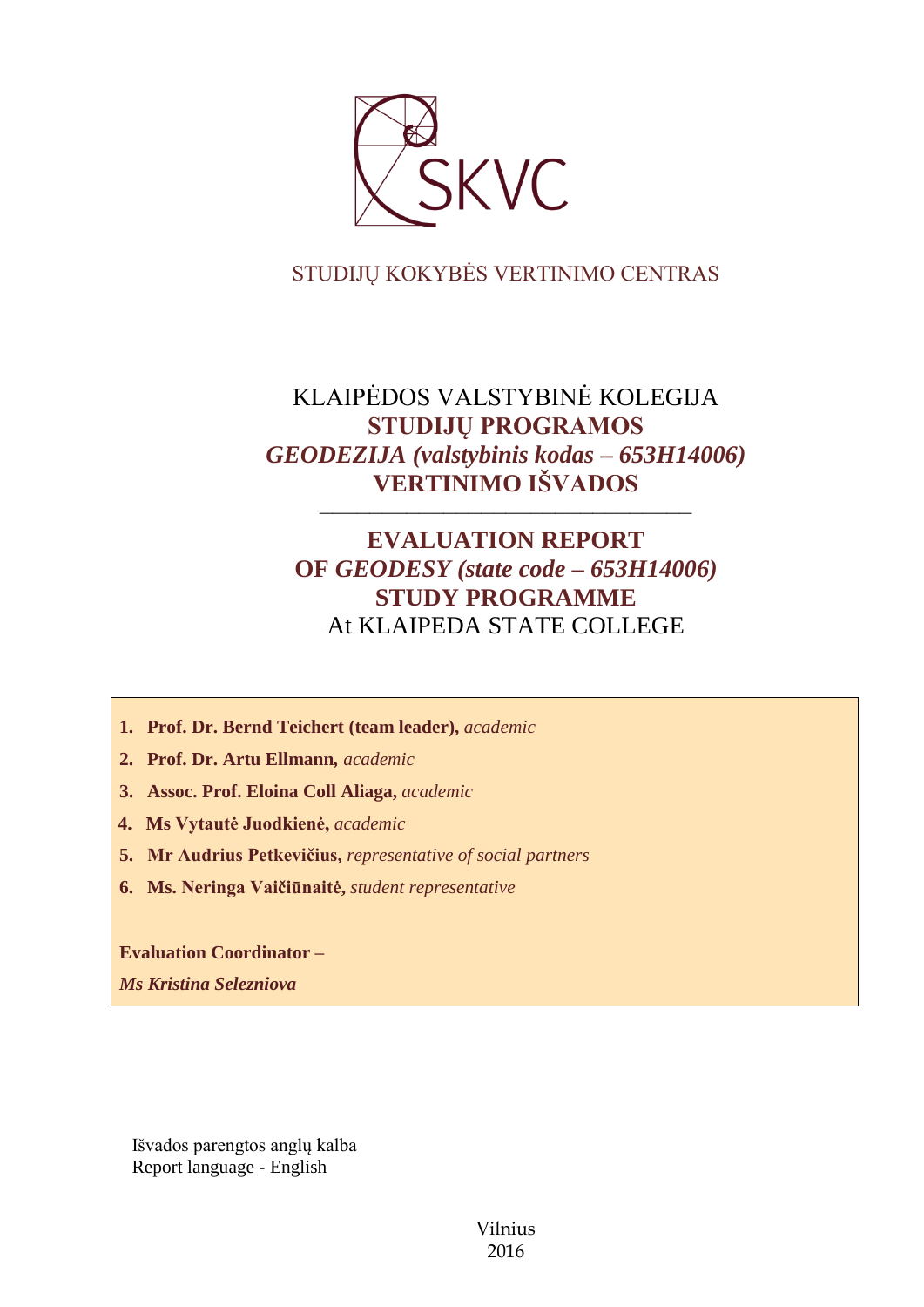## **DUOMENYS APIE ĮVERTINTĄ PROGRAMĄ**

| Studijų programos pavadinimas                           | Geodezija                                  |
|---------------------------------------------------------|--------------------------------------------|
| Valstybinis kodas                                       | 653H14006                                  |
| Studijų sritis                                          | Technologijos mokslai                      |
| Studijų kryptis                                         | Bendroji inžinerija                        |
| Studijų programos rūšis                                 | Koleginės studijos                         |
| Studiju pakopa                                          | Pirmoji                                    |
| Studijų forma (trukmė metais)                           | Nuolatinė (3), ištęstinė (4)               |
| Studijų programos apimtis kreditais                     | 180                                        |
| Suteikiamas laipsnis ir (ar) profesinė<br>kvalifikacija | Matavimų inžinerijos profesinis bakalauras |
| Studijų programos įregistravimo data                    | 2003 m. birželio 6 d., Nr. ISAK-796        |

## **INFORMATION ON EVALUATED STUDY PROGRAMME**

–––––––––––––––––––––––––––––––

| Title of the study programme.                          | Geodesy                                             |
|--------------------------------------------------------|-----------------------------------------------------|
| State code                                             | 653H14006                                           |
| Study area                                             | <b>Technological Sciences</b>                       |
| Study field                                            | General Engineering                                 |
| Type of the study programme                            | College studies                                     |
| Study cycle                                            | First                                               |
| Study mode (length in years)                           | Full-time $(3)$ , Part-time $(4)$                   |
| Volume of the study programme in credits               | 180                                                 |
| Degree and (or) professional qualifications<br>awarded | Professional Bachelor in Measurement<br>Engineering |
| Date of registration of the study programme            | 6 June, 2003, No. ISAK-796                          |

© Studijų kokybės vertinimo centras The Centre for Quality Assessment in Higher Education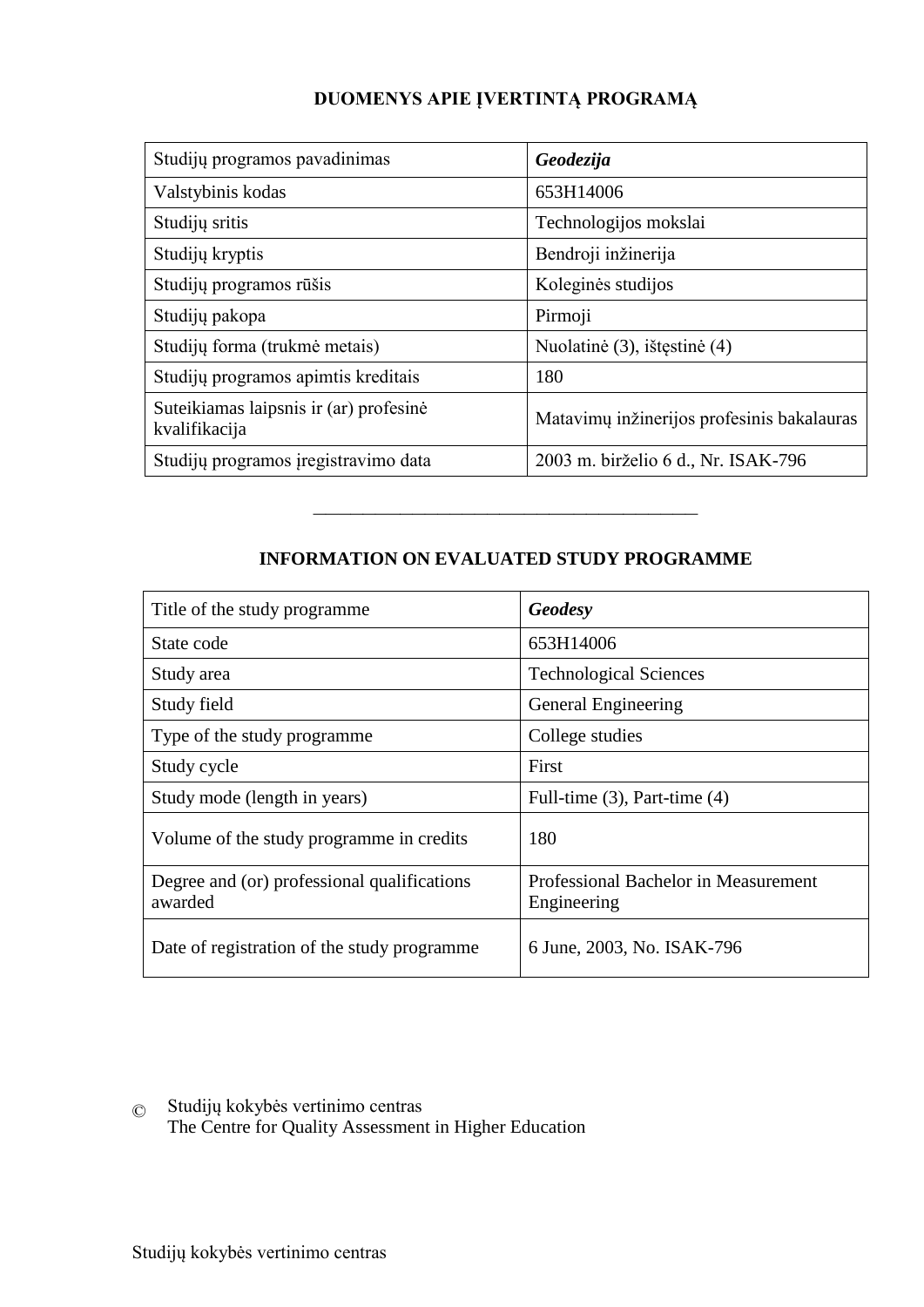# **CONTENTS**

| 1.1.                                                                         |  |
|------------------------------------------------------------------------------|--|
| Background of the HEI/Faculty/Study field/ Additional information  4<br>1.2. |  |
| 1.3.                                                                         |  |
|                                                                              |  |
|                                                                              |  |
|                                                                              |  |
|                                                                              |  |
|                                                                              |  |
|                                                                              |  |
|                                                                              |  |
|                                                                              |  |
|                                                                              |  |
|                                                                              |  |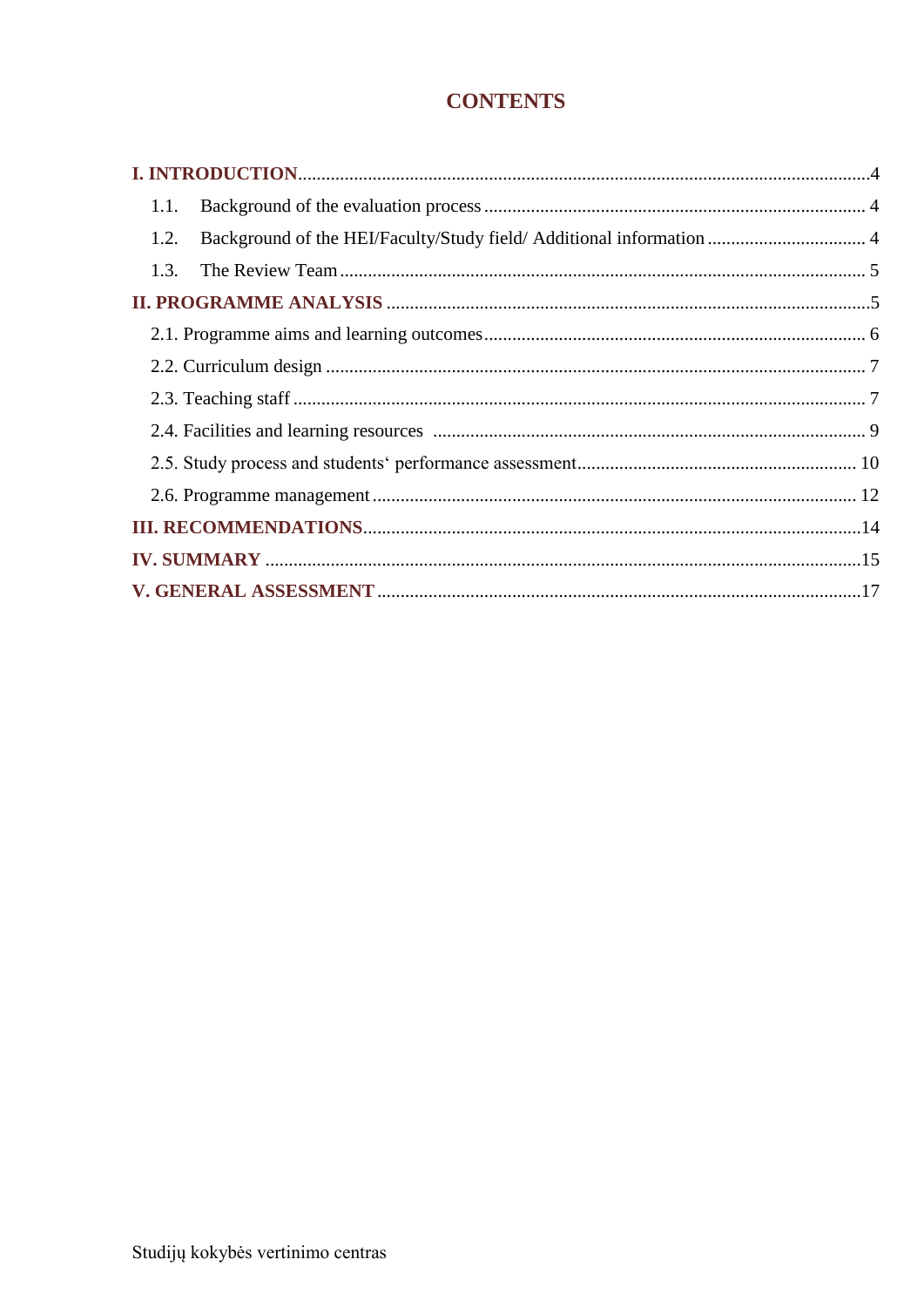## <span id="page-3-0"></span>**I. INTRODUCTION**

### <span id="page-3-1"></span>*1.1. Background of the evaluation process*

The evaluation of on-going study programmes is based on the **Methodology for evaluation of Higher Education study programmes**, approved by Order No 1-01-162 of 20 December 2010 of the Director of the Centre for Quality Assessment in Higher Education (hereafter – SKVC).

The evaluation is intended to help higher education institutions to constantly improve their study programmes and to inform the public about the quality of studies.

The evaluation process consists of the main following stages: *1) self-evaluation and self-evaluation report prepared by Higher Education Institution (hereafter – HEI); 2) visit of the review team at the higher education institution; 3) production of the evaluation report by the review team and its publication; 4) follow-up activities.* 

On the basis of external evaluation report of the study programme SKVC takes a decision to accredit the study programme either for 6 years or for 3 years. If the programme evaluation is negative such a programme is not accredited.

The programme is **accredited for 6 years** if all evaluation areas are evaluated as "very good" (4 points) or "good" (3 points).

The programme is **accredited for 3 years** if none of the areas was evaluated as "unsatisfactory" (1 point) and at least one evaluation area was evaluated as "satisfactory" (2 points).

The programme **is not accredited** if at least one of evaluation areas was evaluated as "unsatisfactory" (1 point).

## <span id="page-3-2"></span>*1.2. Background of the HEI/Faculty/Study field/ Additional information*

Klaipeda State College was founded after the merger of Klaipeda College and the Klaipeda Business and Technology College in September 2009 and now is the third-largest college in Lithuania with strong academic reputation. Klaipeda State College focuses on study programmes that lead to a profession. The graduates of it obtain a Professional Bachelor degree. The studies are practice orientated; students are able to successfully apply their knowledge in a real working environment.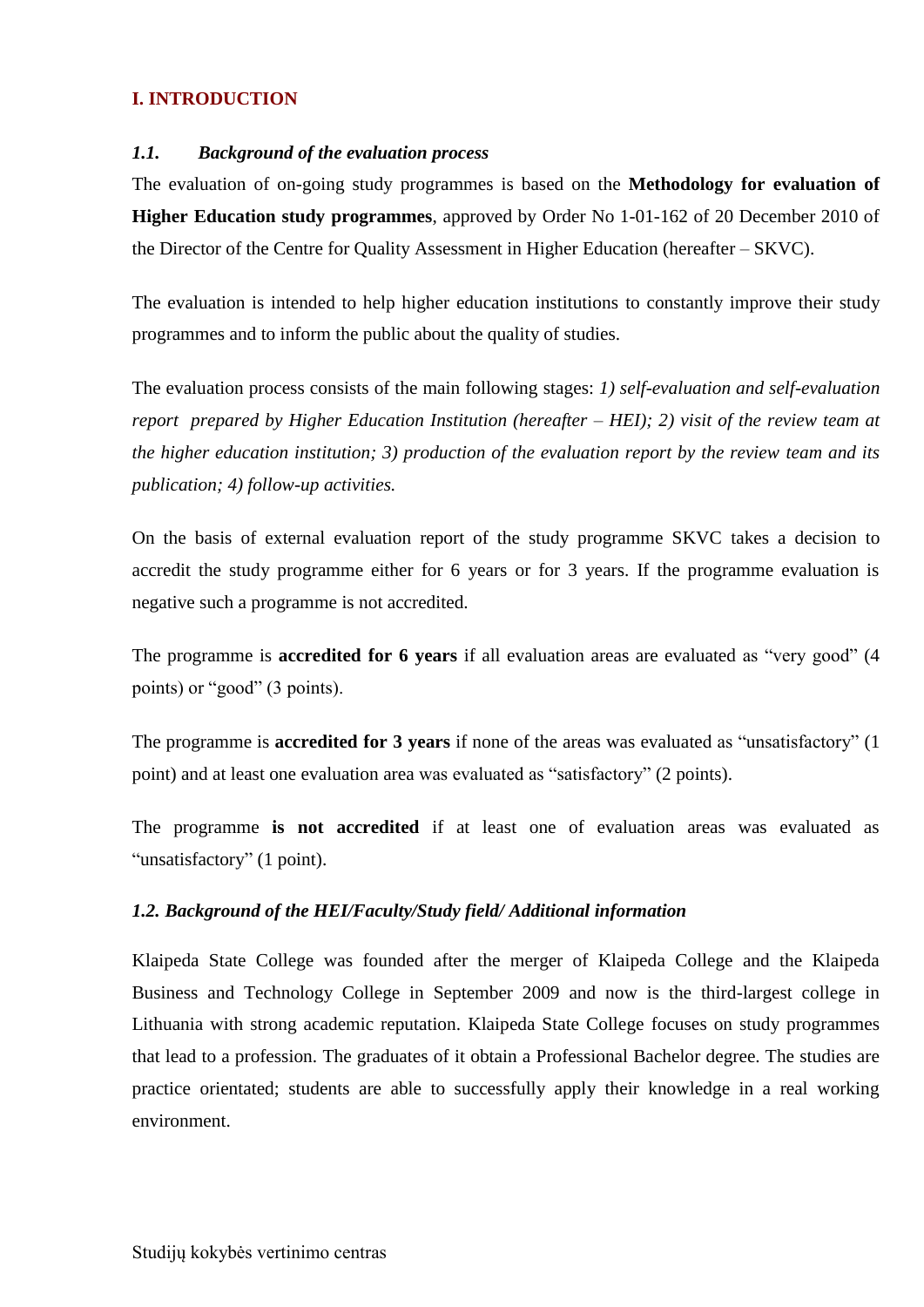College is ternary – consists of three faculties: Social Sciences, Technologies and Health Sciences. The Faculty of Technologies provides programmes in different technical professions such as construction, mechanical engineering, geodesy, landscape design, informatics, food technology, road transport technologies, electric and automatic equipment and technical maintenance of automobile.

According to the Self-Evaluation Report (hereafter - SER), the Geodesy study programme is supervised by the Department of Geodesy and Landscape Management. The Geodesy study programme has been updated under project "Updating of Study Programmes in the Faculty of Technologies and the Faculty of Social Sciences at Klaipėda State University of Applied Sciences", No VP-2.2-ŠMM-07-K-01-068, in 2011. This is the first external evaluation of this study programme organized by SKVC.

## <span id="page-4-0"></span>*1.3. The Review Team*

The review team was assembled in accordance with the *Expert Selection Procedure*, approved by Order No 1-55 of 19 March 2007 of the Director of the Centre for Quality Assessment in Higher Education, as amended on 11 November 2011. The Review Visit to HEI was conducted by the team on 5<sup>Th</sup> May, 2016.

- <span id="page-4-1"></span>1. Prof. dr. Bernd Teichert (team leader), former professor at the University of Applied Sciences, Dresden, Department of Surveying and Cartography; Research assistant (Physical Geodesy) at the Technical University of Berlin, Germany.
- 2. Prof. Dr. Artu Ellmann, professor at Tallinn University of Technology, Faculty of Civil Engineering, Department of Road Engineering, Chair of Geodesy, Estonia.
- 3. Assoc. Prof. Eloina Coll Aliaga, associate Professor in the Cartographic Engineering, Geodesy and Photogrammetry Department, Politechnic University of Valencia, Spain.
- 4. Ms Vytautė Juodkienė, Lecturer at Department of Geodesy at Kaunas College, Lithuania.
- 5. Mr. Audrius Petkevičius, CEO of LLC "Urbanistika", Lithuania.
- 6. Ms. Neringa Vaiciunaite, PhD student of Materials Engineering at Kaunas University of Technology, Lithuania.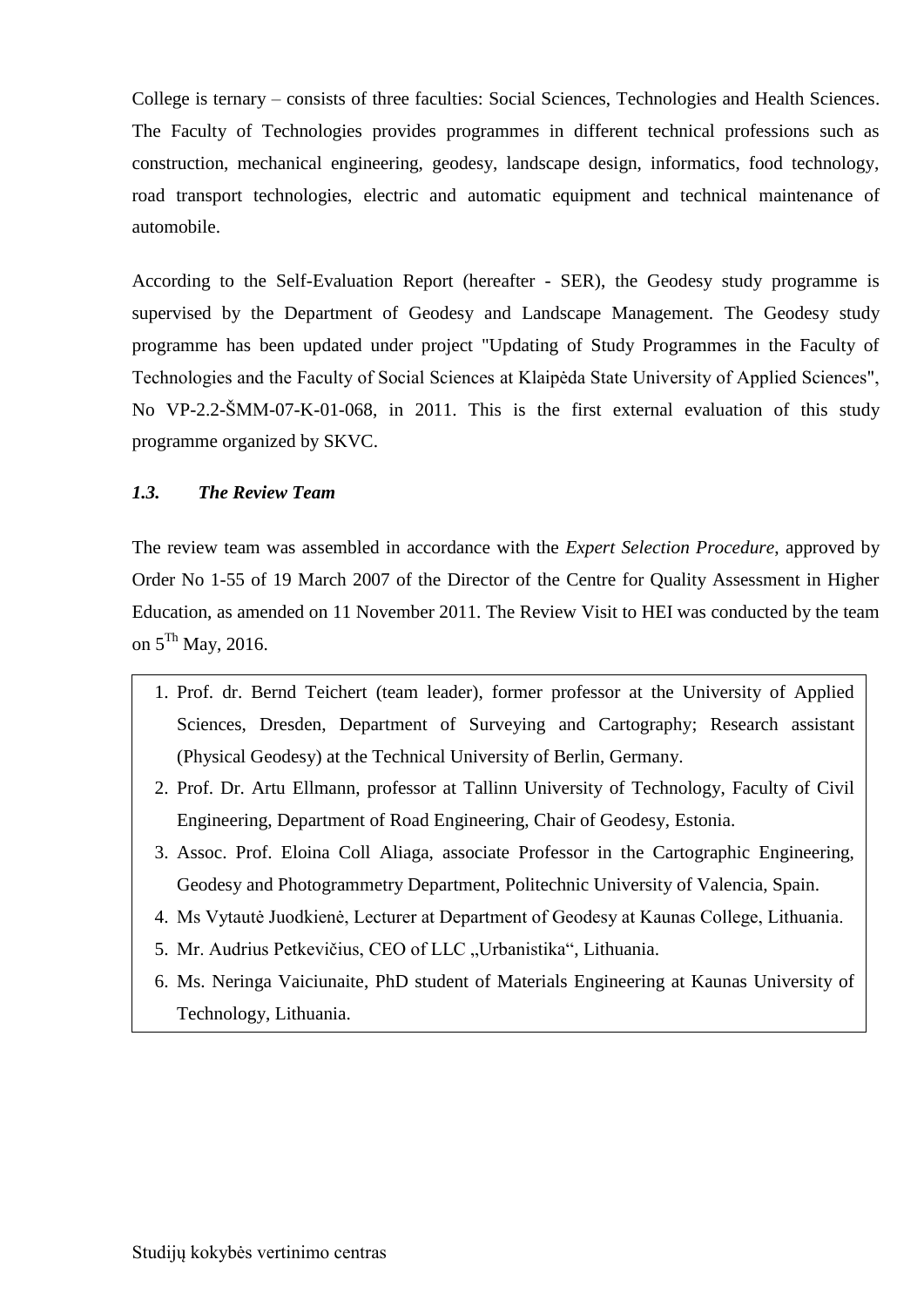#### <span id="page-5-0"></span>**II. PROGRAMME ANALYSIS**

#### *2.1. Programme aims and learning outcomes*

The Geodesy study programme prepares competent specialists to solve tasks related to engineering geodesy, cadastral surveys, territorial planning, cartography and application of geographic information system (SER, p. 5). The aim of the study programme and connections between learning outcomes and study subjects are consistent. Klaipeda State College's provide information about learning outcomes in their webpage: [http://www.kvk.lt/studiju-programos/technologiju](http://www.kvk.lt/studiju-programos/technologiju-fakultetas/geodezija.html)[fakultetas/geodezija.html](http://www.kvk.lt/studiju-programos/technologiju-fakultetas/geodezija.html) but yet, it is not accessible in English. The programme name is appropriate. The programme aims and learning outcomes are consistent with the level of studies and the level of qualifications offered.

The programme learning outcomes have been developed in the framework of the Tuning-AHELO project. These are divided into generic skills, basic and engineering sciences, engineering analysis, engineering design and engineering practice. The use of active verbs in the formulations of learning outcomes made it easy for the evaluation team to determine the success of the students in their acquisition. Learning outcomes are updated every  $2<sup>nd</sup>$  year (SER, p.8) and the subject contents are reviewed annually taking into account the changes in the labour market, innovation and amendments to the geodesy–related legislation.

The review team was also informed that definition of aims and learning outcomes of the study programme will be revised by 01.06.2016 to correspond to the general engineering study field descriptor following EUR-ACE framework standards for the accreditation of engineering programmes*.* 

During the meeting with senior administration, the review team was informed that Klaipeda State College's has a strategic plan for 2016-2018 years period for study programme. The college senior administration reviews the programme annually. Students, teachers, social partners and the programme committee are involved into the update of the study plan. The employers are very satisfied with the graduates and they also expressed the need of more graduates from the Geodesy programme and the regional importance of the study programme. Therefore it can be concluded that the programme aims and learning outcomes are based on the academic and professional requirements, public needs and the needs of the labour market.

One of the most important evidences for reaching the learning outcomes is the quality of final theses. Some interviewed social partners happened to be co-supervisors of the final thesis. In their opinion the quality of final theses has improved in the last three years. During the visit, the review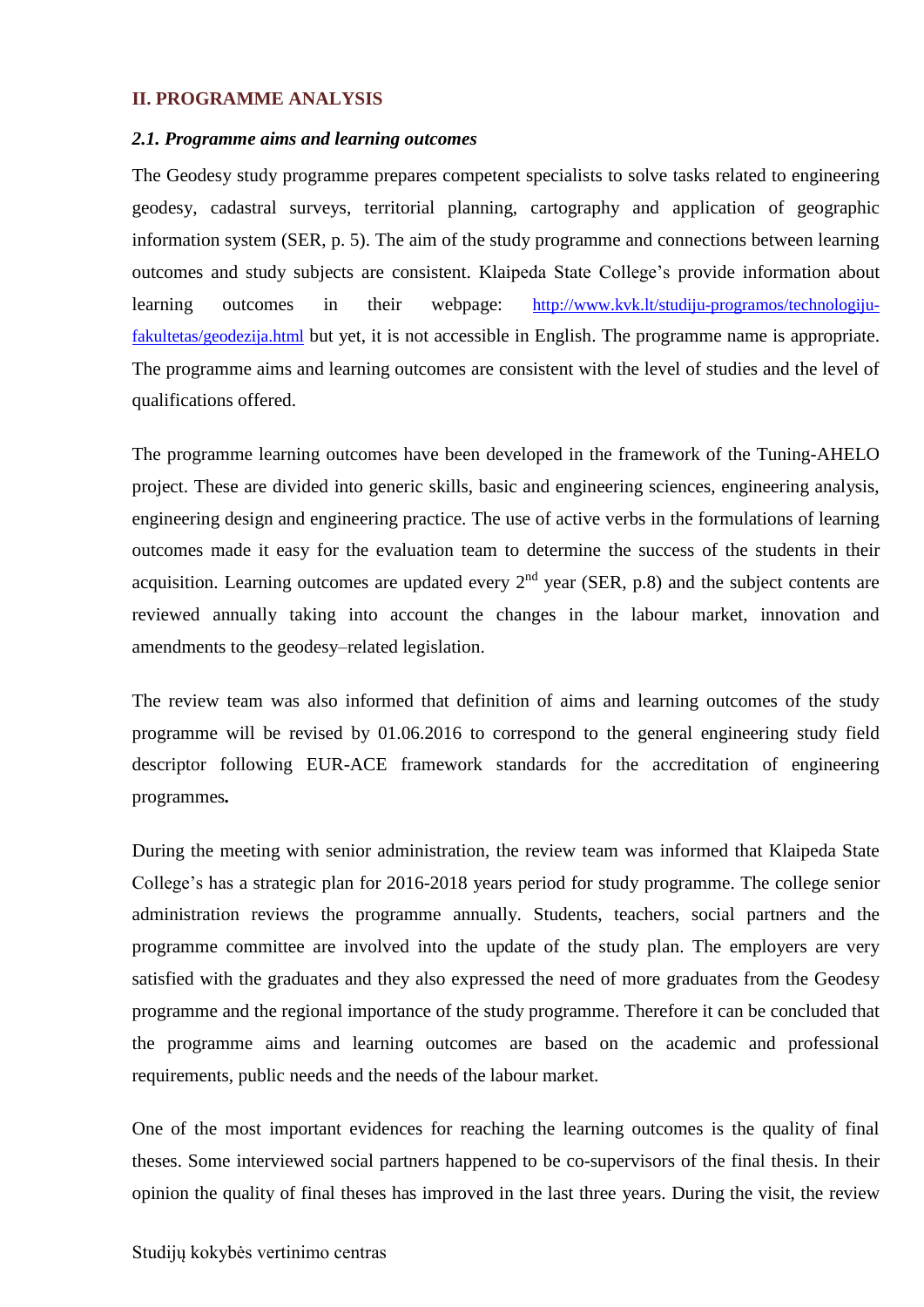team examined some final thesis, concluding that the titles are in conformity to the study programme aims. All the presented final theses were written in Lithuanian with short English summary, comprising also references to foreign literature. Topics and length of the theses were appropriate and the review team agreed on the marks given.

#### <span id="page-6-0"></span>*2.2. Curriculum design*

The 180 credits study programme of Geodesy has been developed in accordance with the Law on Higher Education and Research of the Republic of Lithuania. The full-time study takes three years to graduate (6 semesters of 30 credits each), four years is allocated for part-time studies (21-24 credits are requested to fulfil each term). Information provided in SER (table 4, p. 10) shows the compliance of the study programme with the legislation. The compulsory college subjects make a total of 147 credits (including 93 credits of study field subjects, 30 credits are allocated for internships and 12 credits for the Final Thesis (in general – 150 credits are allocated to study field subjects; SER, p. 11). The review team has not observed any irregularities in this context.

There are three alternative specialisations: Applied Geodesy/Land Management/Geographic Information Systems. In the meeting with graduates and students, the review team was informed that the land management specialization is rarely selected by students because the other two are more attractive for them.

The volume of study subjects seem to be spread evenly, their themes seem to be not repetitive and the content of the subjects is consistent with the type and level of the studies and they are appropriate for the achievement of the intended learning outcomes. The content of subjects and the study methods used are presented in subject descriptions (Annex 1) and they are appropriate for the programme of Geodesy.

The review team also observed that the teaching staff is very motivated to develop and modernize the programme continuously. Many of the changes in the programme appear to be made at an ad hoc base through mutual discussion among the teaching staff. The content of the programme reflects the latest achievements in science and technology sufficiently. The interviewed social partners expressed the need that the remote sensing and data modelling subjects to be included into the next revision of curricula.

#### <span id="page-6-1"></span>*2.3. Teaching staff*

The qualification of teaching staff of the programme meets the legal requirements. All teachers in the study programme have at least 3 years of practical professional experience in the field of the subject taught (SER, p.18). Teachers of the Geodesy study programme have experience in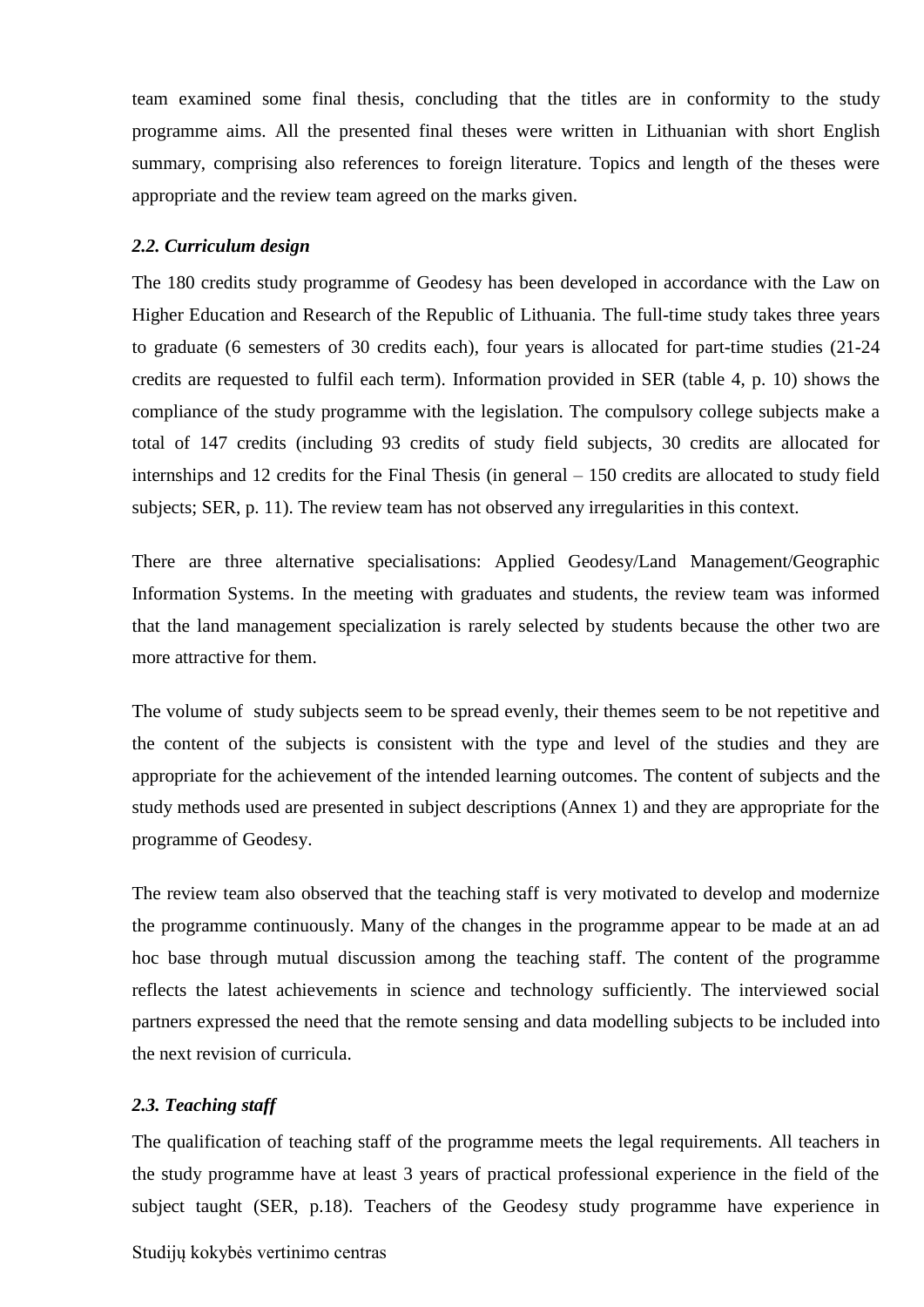pedagogical activities: up to 5 years  $-5.5$  %; from 5 to 10 years  $-27.8$  %, from 11 to  $20 - 27.8$  %, from 21 to 30 – 11.1 %, 30 and more – 27.8 %. There are two teachers that have the doctoral degree in science and 15 teachers have the Master's or equivalent degree. Two of them are currently pursuing studies toward PhD degree (SER, p.18)

There is a sufficient number of staff members, altogether 18 of which 14 are a full-time basis and 4 carry out activities in companies providing surveying services. The average age of the programme teaching staff in the programme is approximately 47 years and the ration of teachers and students in the Geodesy study programme is one teacher per 12.48 students on average. (SER, p.18). The turnover of teachers implementing the study programme was insignificant in the reporting period, thus it has no negative impact on implementation of the study programme.

Teaching staff's CVs and academic activities it is obvious reveal that the qualification of the teaching staff is adequate to ensure the programme success although (aiming at furthering internationalisation of the study programme) the teaching staff should improve their English language level.

Teachers of the Geodesy study programme have prepared and published 94 applied research articles and supervised preparation and presentation of 53 scientific articles and reports of students (SER, p.21). For instance, they prepared two articles in ISI Web of Science, 30 articles were approved in databases of the Research Council of Lithuania, seven articles were published in conference material ISI Proceedings. The teaching staff of the programme is involved in research directly related to the study programme being reviewed, however, the majority of their research publications is disseminated only in Lithuania. Teachers need to increase their international visibility.

There is a good participation in internships and exchange with foreign partners (SER page 22) For instance within 2010-2015 ten study programme teachers visited or participated in traineeships in foreign HEI's e.g. in Denmark, Germany, Latvia, Poland, Turkey, Spain, Estonia, Belgium (altogether 23 outbound teachers) (SER Table 10). In the reporting period, 8 teachers of foreign universities delivered lectures, conducted practical classes under the ERASMUS exchange programme for the study programme students.

The interview with students confirmed the image of qualified and dedicated teaching staff. The students found them very supportive. It was evident that there is a very strong element of personal contact between teachers and students. Students are satisfied about consultation with teachers and their availability.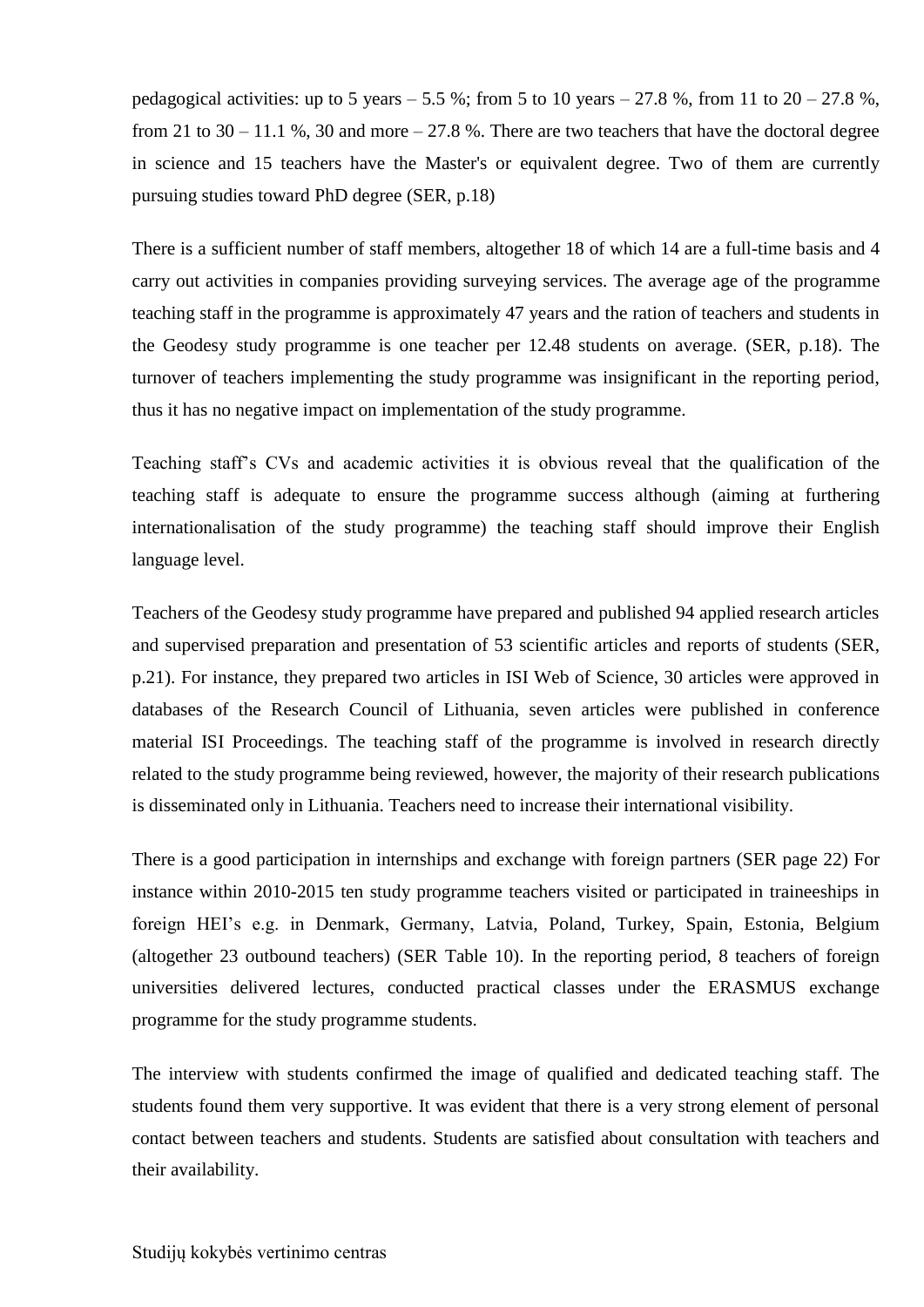According to the *Procedure for Determination of Workload Standards and Remuneration of Teachers***,** the distribution of the teachers' annual workload by teacher categories is shown in the table 13 (SER, p.23). It can be seen that the proportion of the teacher's contact work, non-contact work, R&D and organisational activities is constantly changing and depends on the teacher's position (assistant, lecturer, associate professor, professor) and the proportion is sufficient to meet the aim and learning outcomes of the programme.

At the moment HEI support for teachers professional development is good. The department should continue systematic improvement of teacher's qualifications by taking part in research and development, seminars and conferences and in continuing education. Also aiming at internationalisation of the studies the study programme teachers need to improve the level of professional English language. Publishing in peer reviewed international journals is strongly encouraged too.

#### <span id="page-8-0"></span>*2.4. Facilities and learning resources*

The Geodesy study programme lectures and exercises take place in 14 classrooms two of which are for stream lectures (the total area of 351.5 m2 and 349 work stations) and 5 laboratories and a library (SER, p.24). The teaching and learning equipment (laboratory and computer equipment, consumables) is up-to-date as well as adequate both in size and quality. The building is adapted for disabled people (a device attached to the stairs). The library has a room with computer adapted for the blind persons.

The maximum number of students in classrooms and labs is regulated by occupancy norms that ensure safe learning environment suitable for efficient teaching and learning. The students have access to a sufficient number of computers equipped with the latest software. The college regularly updates its computers and surveying equipment and software. But specialised software (remote sensing, photogrammetry) still need improvement. During the visit the review team checked the software and relevant surveying equipment in the laboratory, confirming appropriateness of software and equipment used to teach study field subjects. In the interview with senior administration and social partner, the review team was informed that the college share some equipment with social partners.

SER accurately describes the process that all students have to do for internships (SER, p.25). The final internship of the Geodesy study programme is done at private companies, state enterprises and organisations related with the programme's subjects. Interviews with the students and social partners confirmed the good relationship with the college and the good internships process.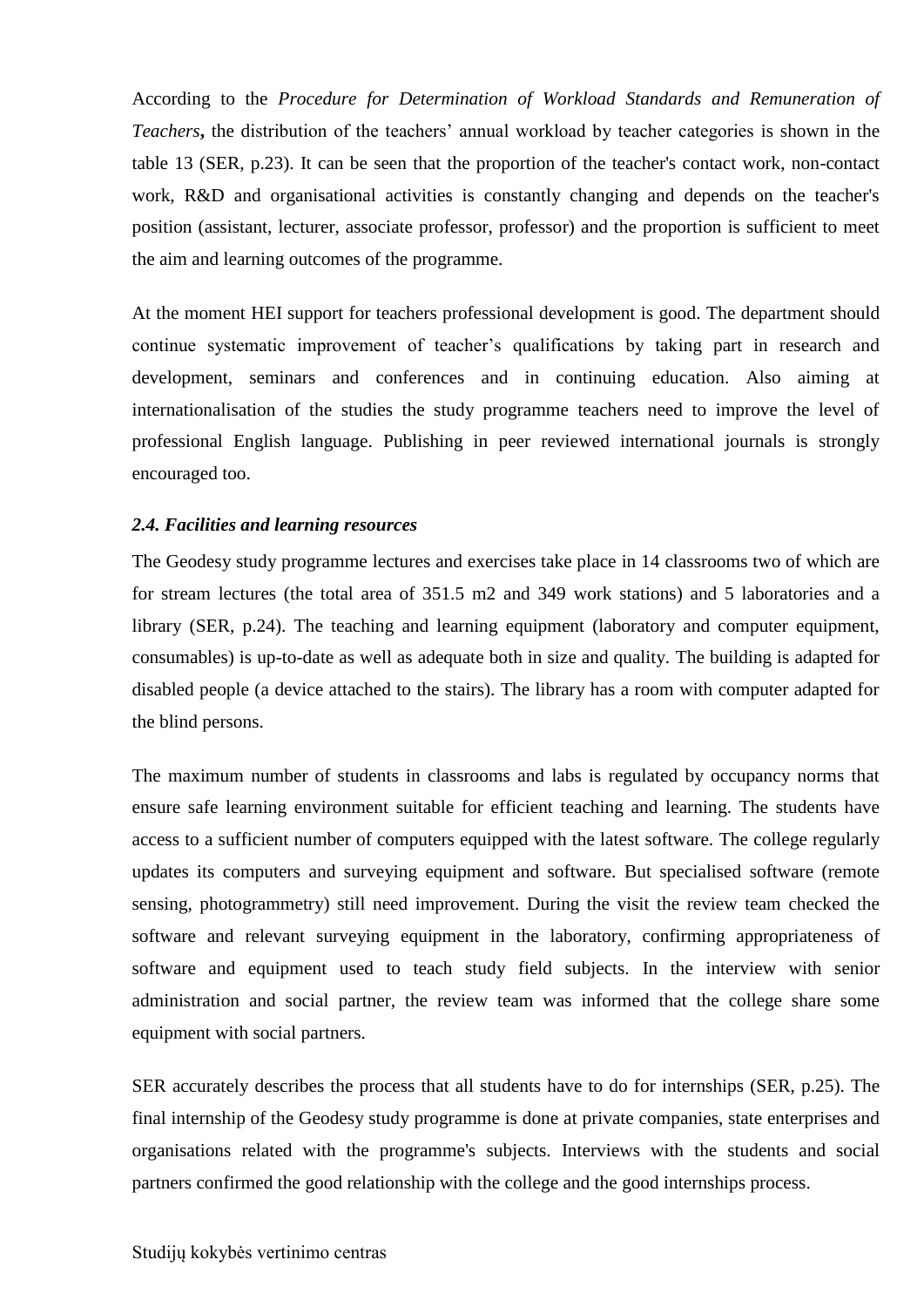Most of the library books are available at open funds where books are arranged by subjects. For implementation of the Geodesy study programme, teachers prepare the methodological material and it is accessible by Moodle (text books, task for practical and independents works, study guides and reference books). The application of innovative teaching methods in the educational process is verified.

In order to buy the new equipment, the senior administration makes a list, discuss the importance of this equipment and buy it from their budget. They have a certain criteria (number of students, activities and etc.) to identify which study programme is entitled for extra funding and what is needed for a study process. A portion of funds comes from projects, other portion comes from state budget, and the rest comes from their own earnings.

#### <span id="page-9-0"></span>*2.5. Study process and students' performance assessment*

The admission requirements are clear and well-founded. A competitive score to admit the students is calculated following the General Provisions on the Joint Admission of Students to First-Cycle and Integrated Studies at Lithuanian Higher Education Institutions. Students are admitted to the Geodesy study programme in accordance with the college Statute and the college Study Regulations and are ranked according to the competitive score established in the college Rules on Admission of Students.

During the last five years the intake of students has decreased twice. The number of admitted students decreased constantly. To sum up, 193 full – time students were admitted to Geodesy study programme in 2010–2015. The highest number of students (41) were admitted in 2010 and the lowest number of students (21) were admitted in 2015. The five year annual average in 32 full – time students per year (SER p. 29, table 16). 4 part – time students were admitted to Geodesy study programme during 2010 -2012 year period. In general about 25-30 % of the admitted students have interrupted their studies, most of them in the first year of studies. The average rate of admitted and graduated full–time Geodesy programme students is 62.92 %. The average proportion of admitted and graduated part–time students is 29 % (SER p. 30). The management is monitoring drop-out rates. Also, group tutors organise meetings to discuss this problem.

The students are satisfied with study process and their study programme in general. Every year fulltime students are provided with two weeks for self-studies and one week after the finals for academic support of students. Also, they are satisfied with coordination of practical work and possibilities to work and study at the same time, and perform final practice in the enterprise. They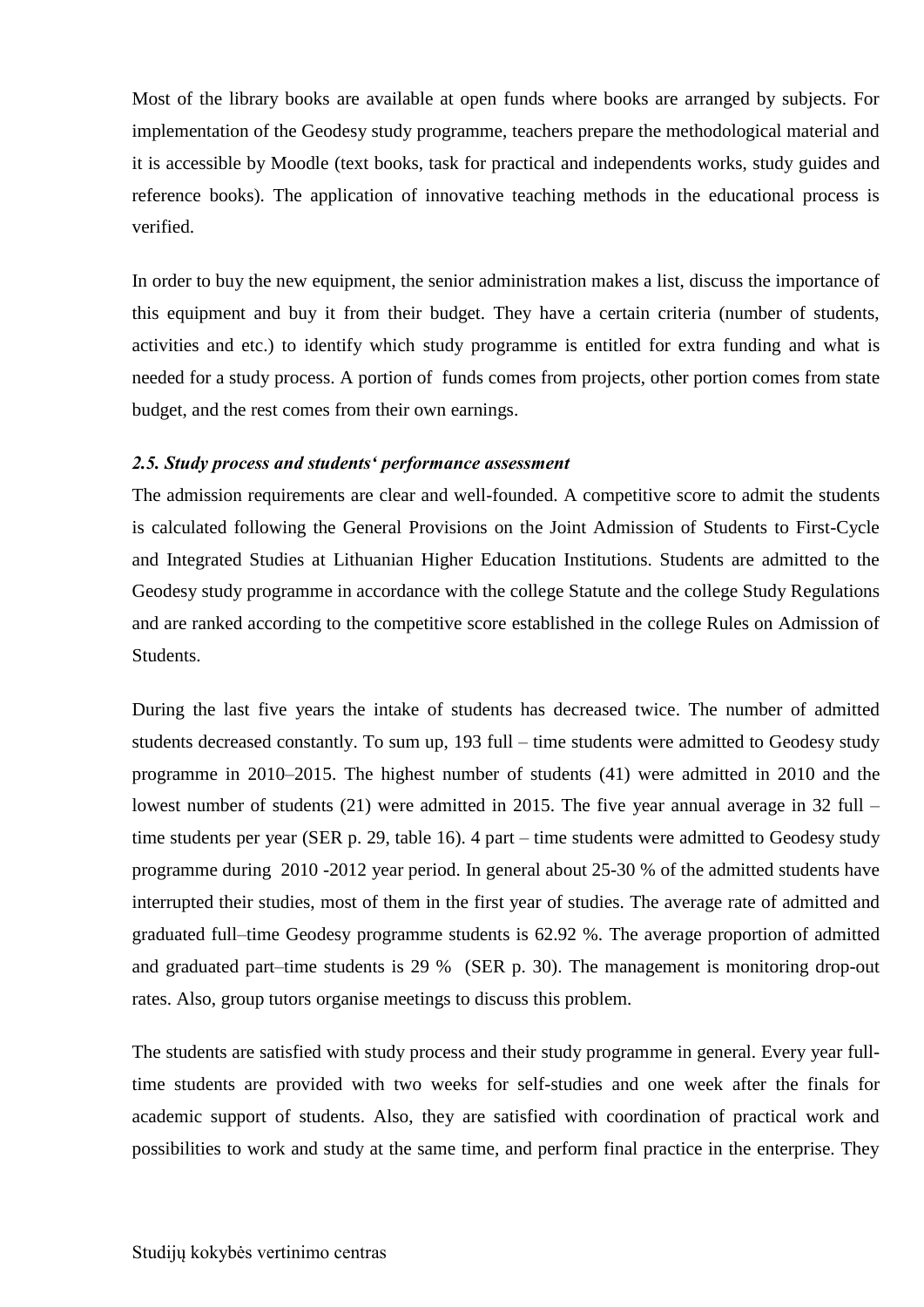feel satisfied about laboratories, computer classes, online study resources and flexible schedule of lectures. In general, they would like to have longer practice in the enterprises.

Even though the geodesy students said that they are motivated, but the average performance of fulltime and part-time students (SER p. 30, table 18) is rather low even in the last years of study. The averages is 6 (satisfactory) to 7 (highly satisfactory) at the last year of their studies and from 5 (sufficient) to 6 (satisfactory) at the first year of their studies. More attention should be payed to motivate the students for higher achievements.

Students are active participants of national and international science conferences. 39 students (supervised by teachers') prepared 31 articles and delivered reports at various national and practical conferences in 2010-2015. Presentations and reports are delivered annually at national student conference "Business and Technology Insights". Two students published articles in international scientific journal "Formation of Urban Green Areas" (SER p. 31). Also, students are involved in profession-oriented competitions and other contests.

Mobility for students is constantly promoted. Number of students participating Erasmus mobility programme has increased twice during the last year. 9 students were participating mobility programs during 2011–2015 year period (SER p. 35, table 20). Three students from Turkey arrived for studies under ERASMUS+ exchange programme to study in 2013–2014. Two students of the Geodesy study programme did a three-month internship at Suleiman Demirel University in Turkey in 2011. One student did a three-month internship at a Norwegian company in 2012. Also 1 student studied at University of Warmia and Mazury in 2014-2015 and 5 students did internships at a Danish company and Turkish universities and companies.

There is a good support for students from teachers, students union and college staff. Students are consulted on academic and career issues. All the information about lectures, schedules and consulting hours of lecturers, study programme and its changes is published on the college website. Students are participating in improvement of their study programme and give a feedback to administration. Also, they can reach their teacher easily and be consulted about study issues. Part– time students were highly satisfied with flexible schedule and teachers' support. The system for assessing achievements of students of the Geodesy study programme is clear and publicly available. The criteria of students' achievements assessment and description of an examination are well defined.

Graduates have the possibility to seek recognition of learning outcomes if they want to study university second cycle study programmes. Students who complete additional studies (adjustment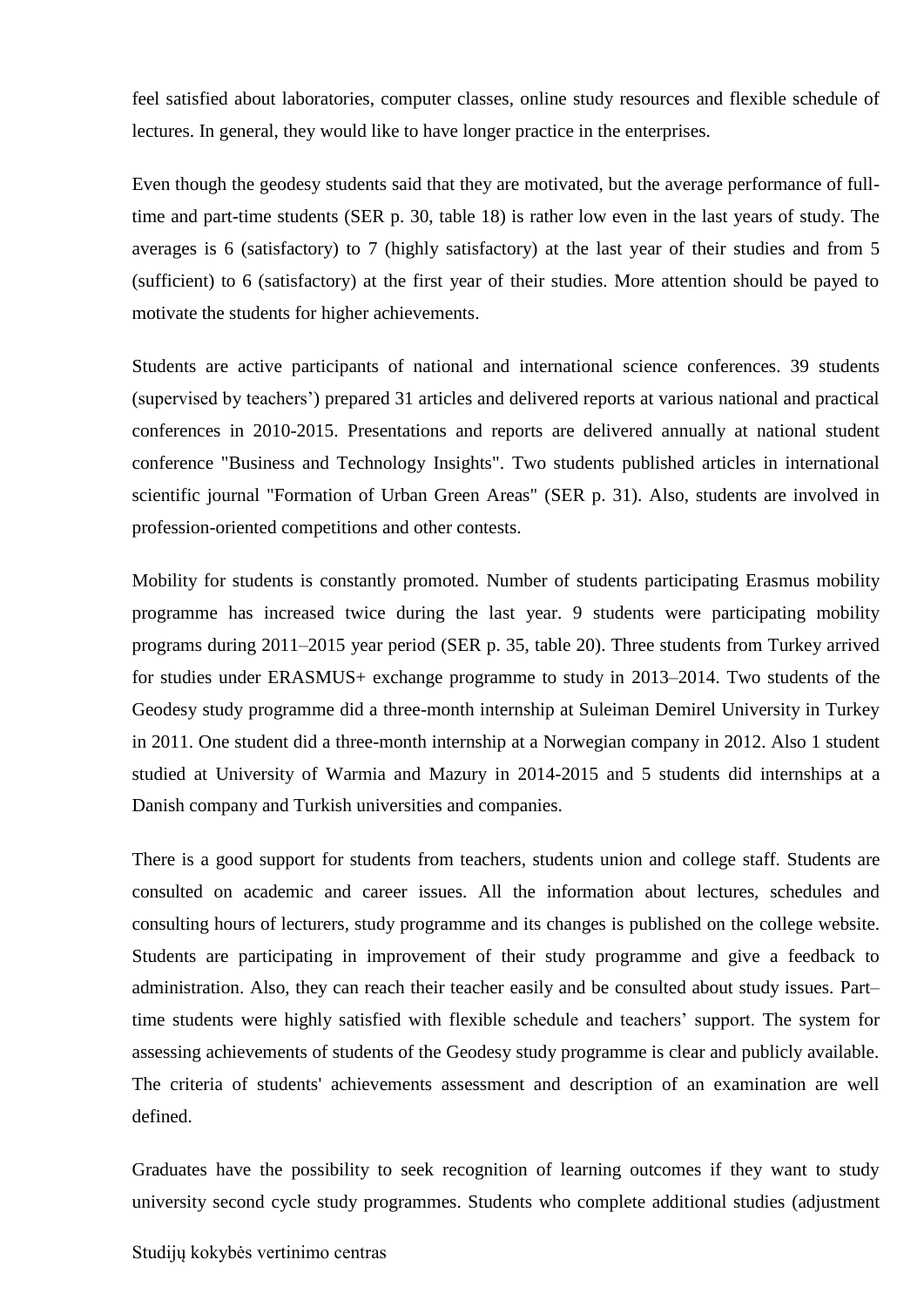courses) can enter into second-cycle Master's studies at the following universities: Aleksandras Stulginskis University - Land Management, Vilnius Gediminas Technical University – Geodesy.

Professional activities of the majority of graduates meet the programme providers' expectations. The analysis of employment of graduates in 2010-2015 shows that on average 83 % of graduates were employed in the first year after graduation, including as much as about 63 % of them employed according to the acquired speciality (SER p. 36, tables 21-22). The rate of employment of graduates of the Geodesy study programme according to their speciality reaches 62.6 % of all employed graduates (SER p. 37). The site visit confirmed that almost all part–time students are working and studying at the same time.

#### <span id="page-11-0"></span>*2.6. Programme management*

The programme is supervised by the Department of Geodesy and Landscape Management and the Study Programme Committee. The Study Programme Committee drafts, improves and revises study programmes. The coordinator of the study programme participates in the development and updating of the study programme. Responsibilities for decisions and monitoring of the implementation of the programme are clearly allocated, well-defined and detailed (SER p. 37). The quality of studies is an integral part of the college quality management system which is based on requirements of the ISO 9001 standard.

The university has a common electronic course evaluation system. All courses are evaluated by students and the results are analysed. Students confirmed that they are satisfied with the organisation of elective subjects, internships, classwork, timetables and examinations. They think that the administration take their opinion on the organisation of the study process into consideration. One of the examples of change is that the students can now choose psychology instead of philosophy.

A feedback process with employers, programme alumni and representatives of the business sector helped actualize aims, intended learning outcomes and verified the quality of the Geodesy study programme. Social partners introduce the technical novelties, consult students and teachers, and lend the equipment. In the meeting with teachers, they confirmed the existence of constant control over the programme implementation and working under the programme directly cooperates with stakeholders. In the meeting with the alumni and the social partners, the review team was informed that both (alumni and social partner) expressed their opinion about study subjects, but in an informal way. They should be more involved in a formal way, for example through questionnaires.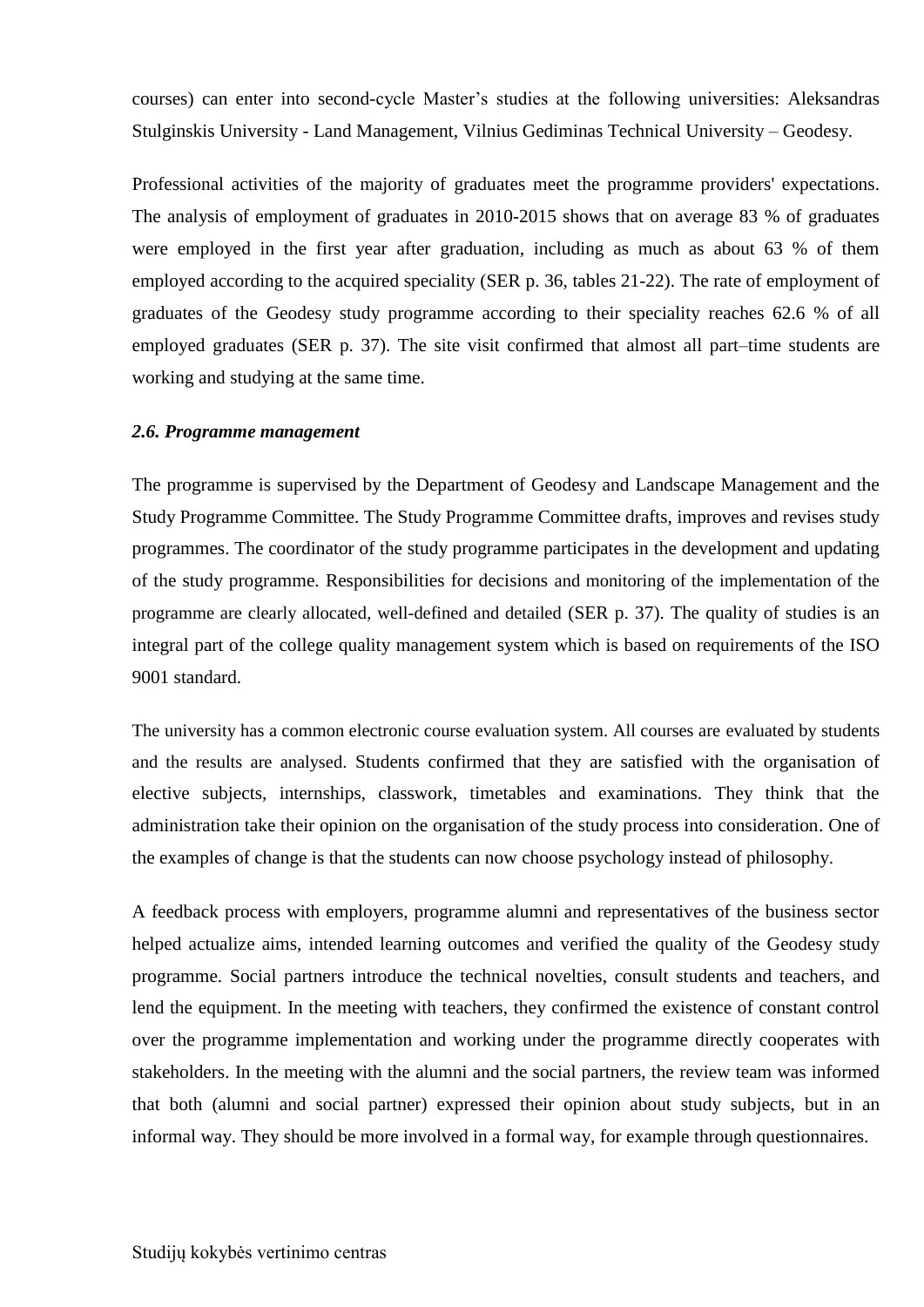In the previous evaluation, conducted by two domestic experts in 2011, the recommendation 6.6. "In the annexes of updated programme description to present subject's description in English or other foreign language" has not been taken into account and still do not have English descriptions. Actually, the SER appendixes had English version during this external evaluation. Senior administration also promised to upload them to the Internet soon.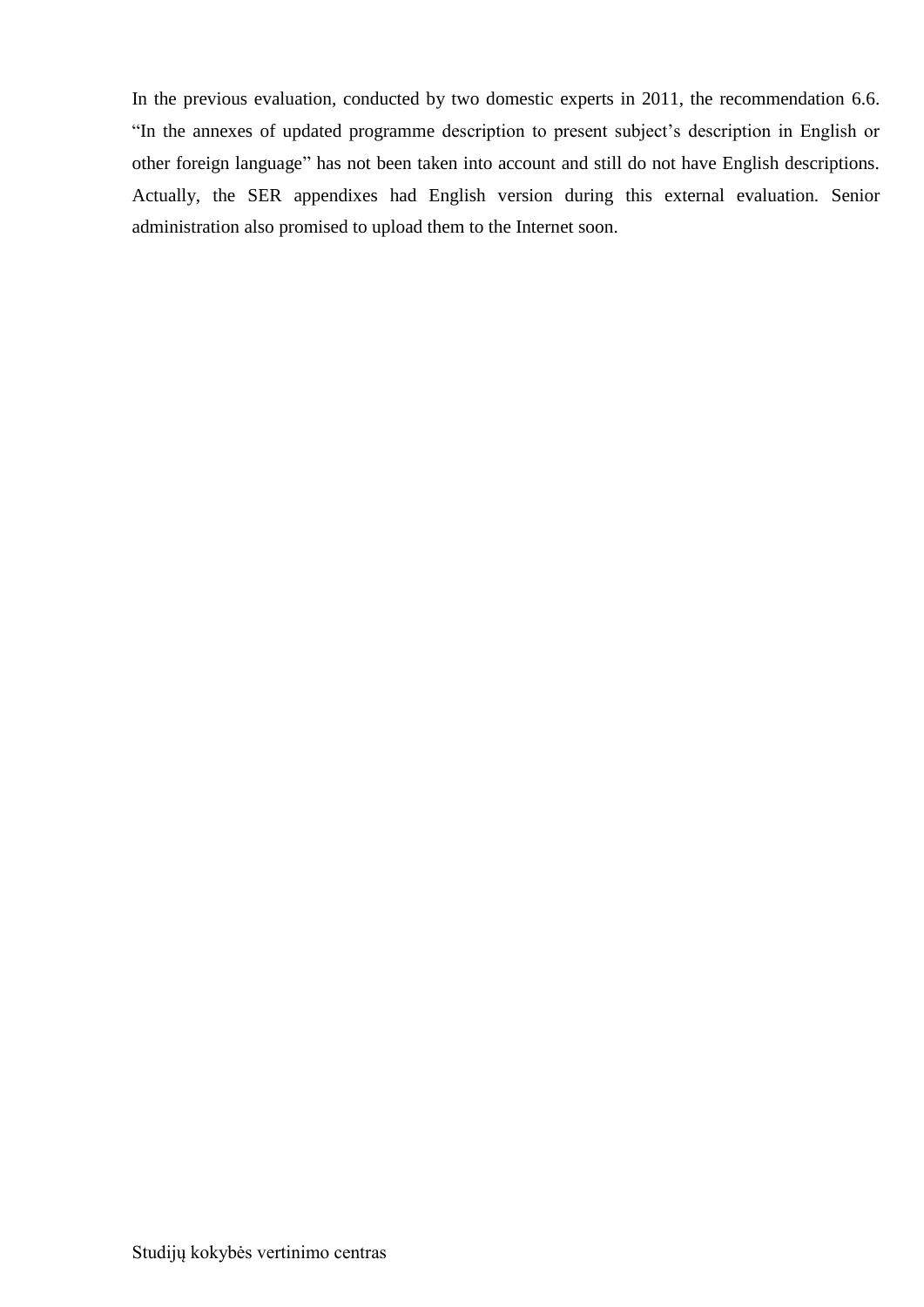## <span id="page-13-0"></span>**III. RECOMMENDATIONS**

- 1. Programme aims and learning outcomes should be more publically accessible in English.
- 2. In the annexes of the updated programme the descriptions of the all subjects should be written in English.
- 3. It is suggested that the speciality of Land Management is made more attractive or, alternatively, discussed to be removed from the programme.
- 4. In order to improve their international contacts and facilitate students' mobility the teaching staff English skills should be improved.
- 5. The international impact of teacher's research should be increased. Publishing in peer reviewed international journals is strongly encouraged.
- 6. Involvement of alumni and the social partners should be formalized way for expressing their opinion about study subjects, for example through questionnaires.
- 7. The average performance of full-time and part-time students is rather low, so more attention should be payed to motivate the students for higher achievements.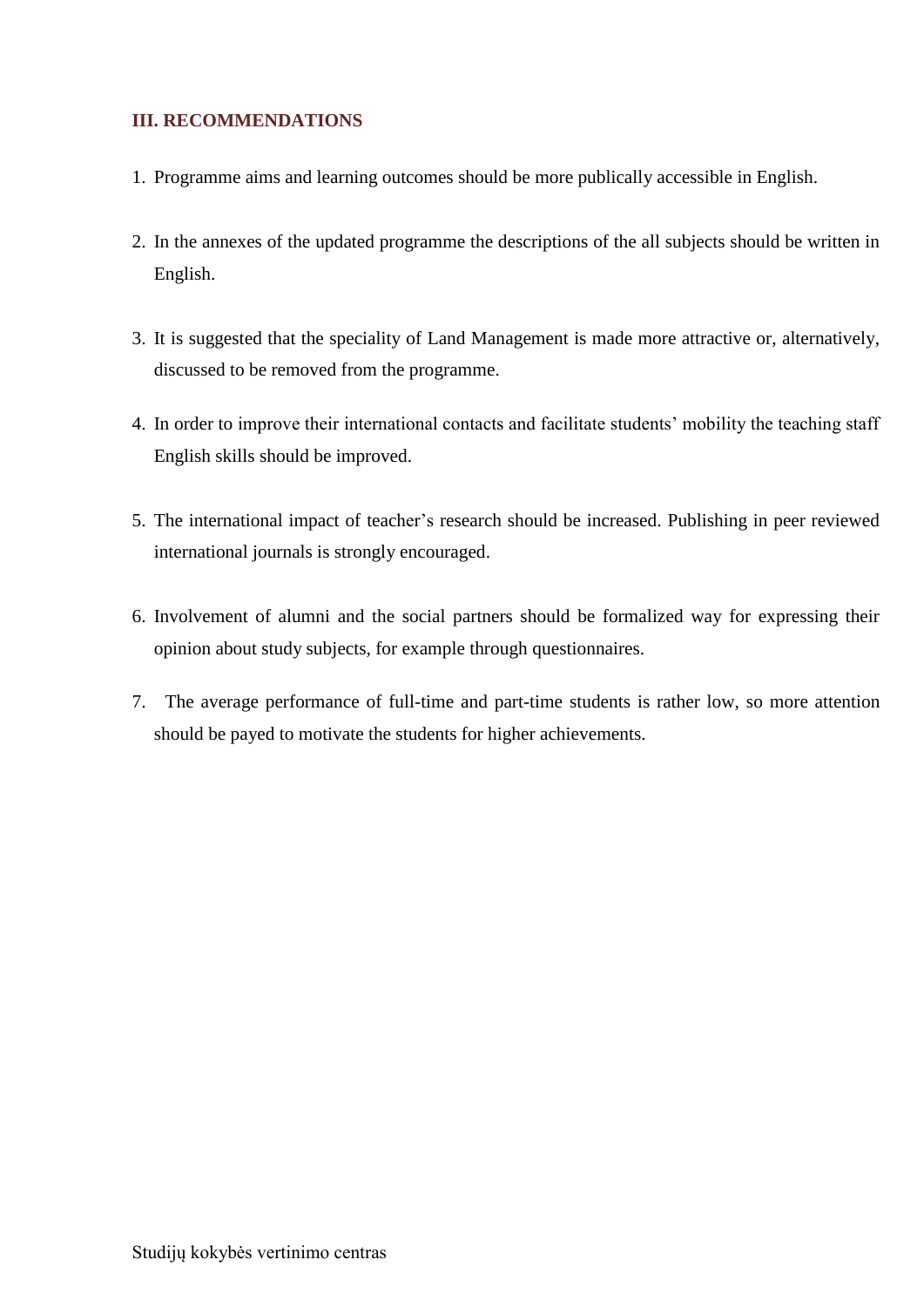#### <span id="page-14-0"></span>**IV. SUMMARY**

The programme aims and learning outcomes of the Geodesy study programme are in accordance with national and international regulations. The study programme feedback is acquired from graduates, employers and geodetic associations. The name of the programme, its learning outcomes, content and the qualifications offered are compatible with each other, but information should be more accessible in English. Also, the definition of aims and learning outcomes of the study programme should be revised according to the general engineering study field descriptor following EUR-ACE framework standards for the accreditation of engineering programmes*.* The review team was informed that it will be done till  $1<sup>st</sup>$  of June 2016 according to the general engineering study field descriptor that is following EUR-ACE framework*.* One of the most important evidences for reaching the learning outcomes is the quality of final theses. The topics of the final theses meet the expectations of the reviewing team, review team agreed on theses assessment.

The Curriculum Design is well balanced and covers the most important areas of the field and the credits and their respective distribution is fully in accordance with the regulations. The study subjects comprise courses distributed in a logical sequence during semesters. The content of the subjects seems to be consistent with the type and level of the studies. However, it is suggested that the Land Management speciality to be made more attractive or, alternatively, to be removed from the programme.

The teaching staff meets the legal and qualification requirements and the adequate number of the teachers ensure learning outcomes and the turnover of the teaching staff. There is a good teachers/students ratio that strengthens the special abilities and obtainable knowledge of the students. Professional development of the teaching staff is organized by the Department. However, teachers should more actively participate in the local and international research projects and also improve their English skills.

The facilities and learning resources are adequate in number, size and quality and fully meet the study requirements. All necessary modern equipment is mainly available, but specialised software (remote sensing, photogrammetry) still need improvement. Students are satisfied about their study practice. There is a flexible schedule and there are enough instruments available. The library provides a rich variety of books, textbooks, periodical publications and databases and the electronic catalogues that are also accessible from home. The virtual long-distance studying system Moodle is also used.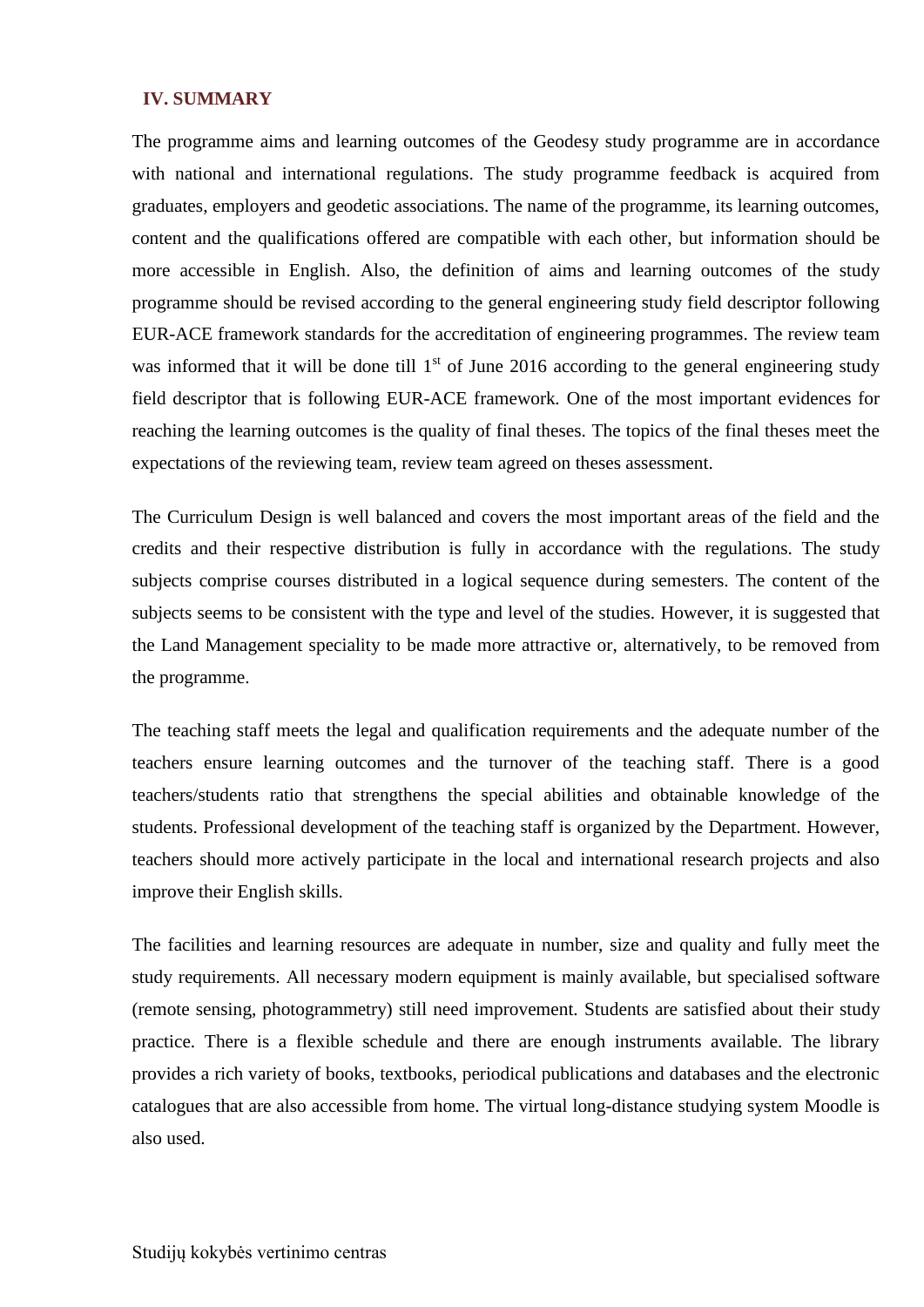The admission requirements to the programme are analytically and clearly explained. Although programme administration faced with drop-outs problem, the management has taken observation and drop-out rates were discussed and analysed. The average performance of full-time and parttime students is rather low, so more attention should be payed to motivate the students for higher achievements. The students are satisfied with study process and their study programme in general. Students quite actively participate in student mobility programmes and applied research activities. The assessment system of students' performance is clear and well explained. Professional activities of the majority of graduates meet the programme providers' expectations.

Responsibilities for the implementation of the study programme are clearly described and appropriately allocated. The quality of studies is an integral part of the college quality management system which is based on requirements of the ISO 9001 standard. The university has a common electronic course evaluation system. All courses are evaluated by students and the results are analysed. Teaching staff confirmed the existence of constant control over the programme implementation and working under the programme directly cooperates with stakeholders. In the meeting with the alumni and the social partners, the review team was informed that both (alumni and social partner) expressed their opinion about study subjects, but in an informal way, so they should be more involved in a formal way for expressing their opinion about study subjects, for example through questionnaires.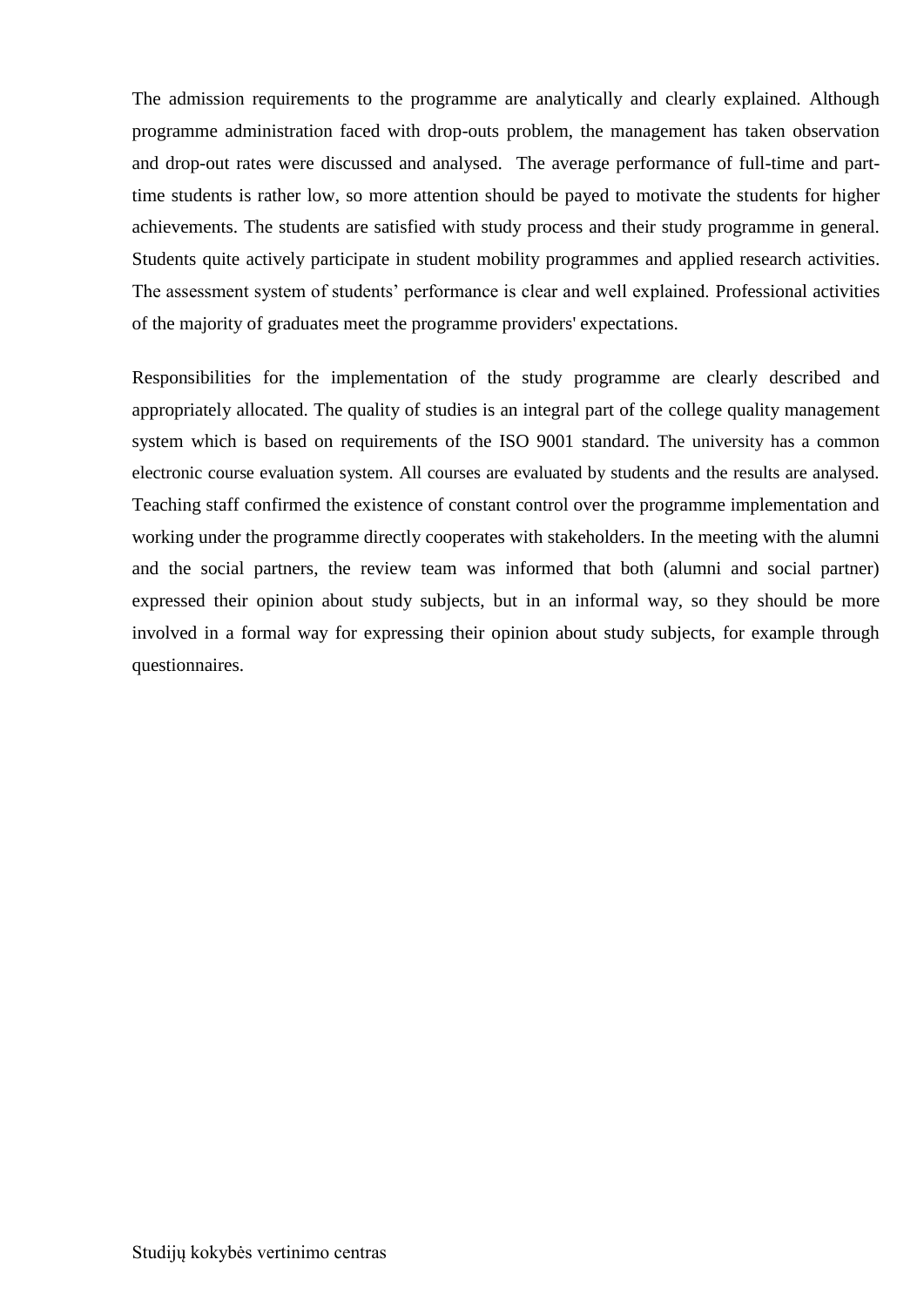## <span id="page-16-0"></span>**V. GENERAL ASSESSMENT**

The study programme *Geodesy* (state code – 653H14006) at Klaipeda State College is given **positive** evaluation.

*Study programme assessment in points by evaluation areas*.

| No. | <b>Evaluation Area</b>                             | <b>Evaluation of</b><br>an area in<br>points* |
|-----|----------------------------------------------------|-----------------------------------------------|
| 1.  | Programme aims and learning outcomes               |                                               |
| 2.  | Curriculum design                                  | 3                                             |
| 3.  | Teaching staff                                     | 3                                             |
| 4.  | Facilities and learning resources                  | 3                                             |
| 5.  | Study process and students' performance assessment | 3                                             |
| 6.  | Programme management                               | 3                                             |
|     | <b>Total:</b>                                      |                                               |

\*1 (unsatisfactory) - there are essential shortcomings that must be eliminated;

2 (satisfactory) - meets the established minimum requirements, needs improvement;

3 (good) - the field develops systematically, has distinctive features;

4 (very good) - the field is exceptionally good.

| Grupės vadovas: | Prof. Dr. Bernd Teichert        |
|-----------------|---------------------------------|
| Team leader:    |                                 |
| Grupės nariai:  | Prof. Dr. Artu Ellmann          |
| Team members:   |                                 |
|                 | Assoc. Prof. Eloina Coll Aliaga |
|                 | Ms Vytautė Juodkienė            |
|                 | Mr. Audrius Petkevičius         |
|                 | Ms Neringa Vaičiūnaitė          |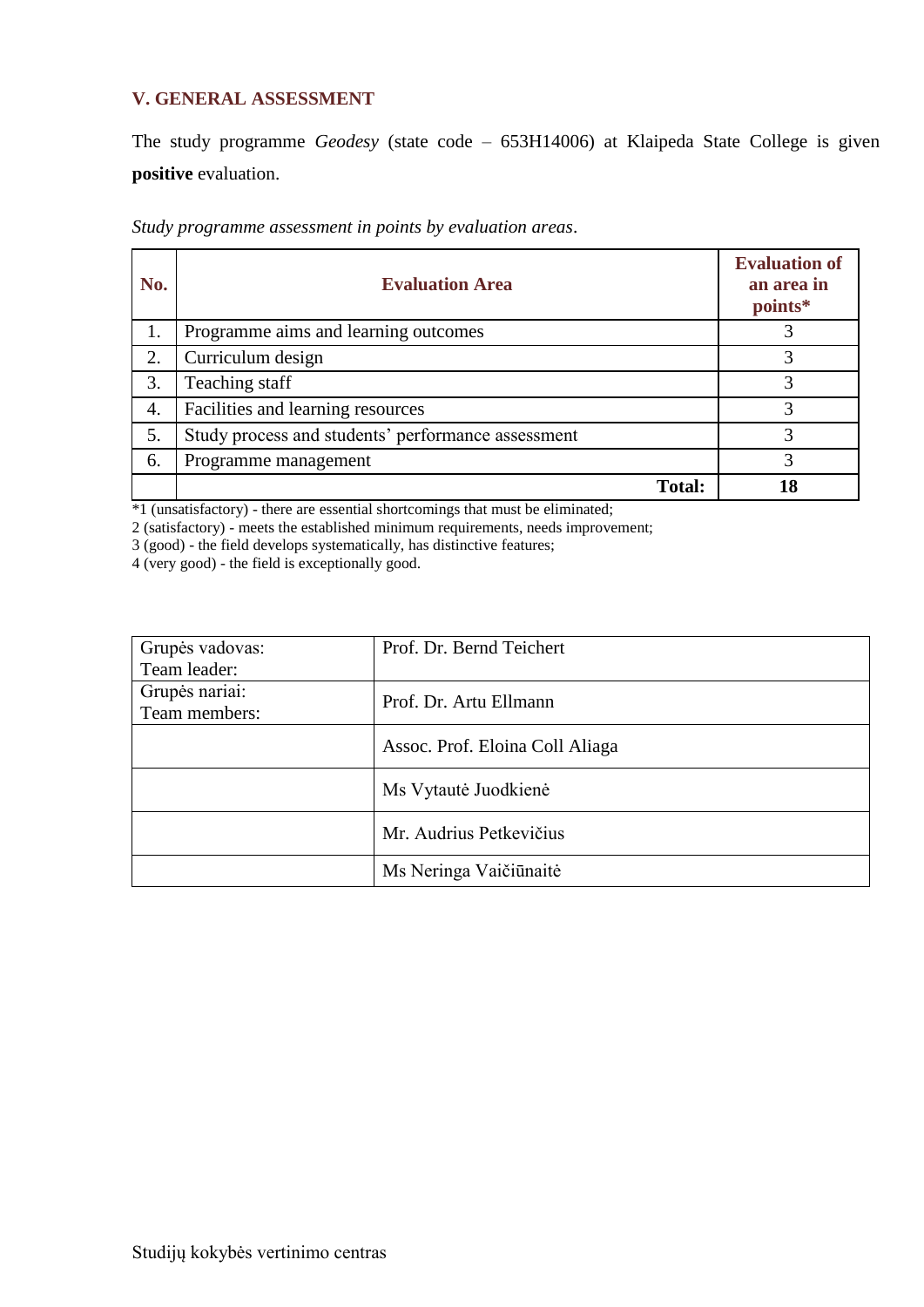## **KLAIPĖDOS VALSTYBINĖS KOLEGIJOS PIRMOSIOS PAKOPOS STUDIJŲ PROGRAMOS** *GEODEZIJA* **(VALSTYBINIS KODAS –** *653H14006***) 2016-07-07 EKSPERTINIO VERTINIMO IŠVADŲ NR. SV4-163 IŠRAŠAS**

<...>

### **V. APIBENDRINAMASIS ĮVERTINIMAS**

Klaipėdos valstybinės kolegijos studijų programa *Geodezija* (valstybinis kodas – 653H14006) vertinama **teigiamai**.

| Eil.<br>Nr. | <b>Vertinimo sritis</b>                          | <b>Srities</b><br>jvertinimas,<br>balais* |
|-------------|--------------------------------------------------|-------------------------------------------|
| 1.          | Programos tikslai ir numatomi studijų rezultatai | 3                                         |
| 2.          | Programos sandara                                | 3                                         |
| 3.          | Personalas                                       | 3                                         |
| 4.          | Materialieji ištekliai                           | 3                                         |
| 5.          | Studijų eiga ir jos vertinimas                   | 3                                         |
| 6.          | Programos vadyba                                 | 3                                         |
|             | Iš viso:                                         | 18                                        |

 $* 1 - Nepatenkinamai$  (yra esminių trūkumų, kuriuos būtina pašalinti)

2 – Patenkinamai (tenkina minimalius reikalavimus, reikia tobulinti)

3 – Gerai (sistemiškai plėtojama sritis, turi savitų bruožų)

4 – Labai gerai (sritis yra išskirtinė)

<...>

## **IV. SANTRAUKA**

Studijų programos *Geodezija* tikslai ir numatomi studijų rezultatai atitinka nacionalinius ir tarptautinius teisės aktus. Absolventai, darbdaviai ir geodezininkų asociacijos teikia grįžtamąjį ryšį apie šią programą. Programos pavadinimas, numatomi studijų rezultatai, programos turinys ir suteikiama kvalifikacija dera tarpusavyje, bet turėtų būti labiau prieinama informacija anglų kalba. Be to, šios studijų programos tikslų ir numatomų studijų rezultatų apibūdinimą reikėtų persvarstyti atsižvelgiant į bendrosios inžinerijos studijų krypties aprašą, parengtą pagal EUR-ACE gairėse nustatytus inžinerinių studijų programų akreditavimo standartus. Vertinimo grupei buvo pranešta, kad tai bus atlikta iki 2016 m. birželio 1 d. Vienas iš svarbiausių įrodymų, kad numatomi studijų rezultatai pasiekti, yra baigiamųjų darbų kokybė. Baigiamųjų darbų temos atitinka vertinimo grupės lūkesčius; vertinimo grupė sutinka su pristatytų baigiamųjų darbų įvertinimais.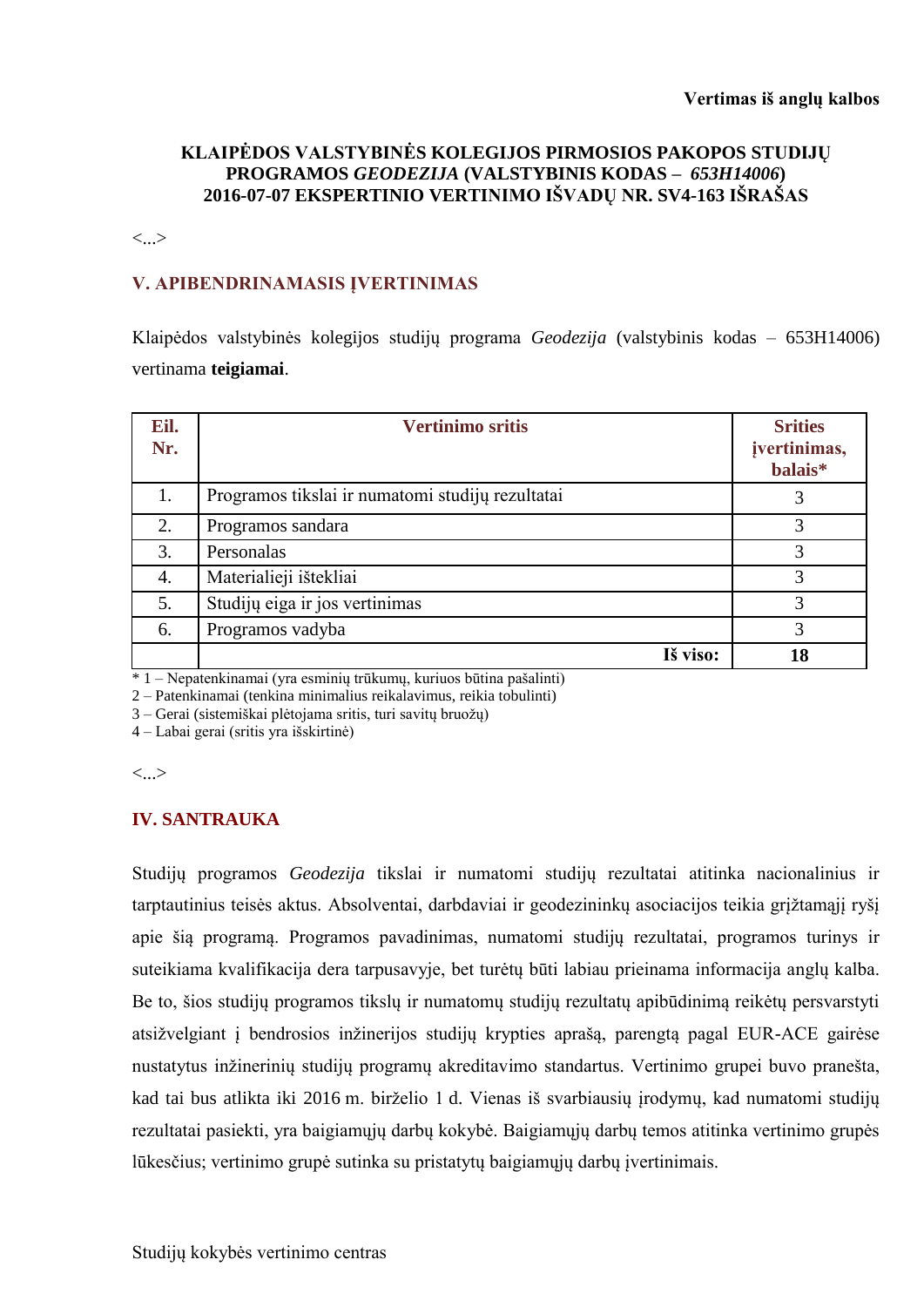Programos sandara gerai subalansuota ir apima svarbiausias programos krypties sritis, kreditai ir jų paskirstymas atitinka visus teisės aktus. Studijų dalykai nuosekliai paskirstyti per semestrus. Dalykų turinys, atrodo, atitinka studijų pakopą ir rūšį. Tačiau *Žemės tvarkymo* specialybę rekomenduojama padaryti patrauklesnę arba aptarti jos pašalinimo iš šios programos klausimą.

Dėstytojai atitinka teisės aktų ir kvalifikacijos reikalavimus, o pakankamas jų skaičius užtikrina numatomų studijų rezultatų įgyvendinimą ir dėstytojų kaitą. Geras dėstytojų ir studentų santykis padeda stiprinti studentų specialiuosius gebėjimus ir perduoti jiems žinias. Geodezijos ir kraštotvarkos katedra organizuoja dėstytojų profesinį tobulinimą. Tačiau dėstytojai turėtų aktyviau dalyvauti vietiniuose ir tarptautiniuose mokslinių tyrimų projektuose ir tobulinti anglų kalbos įgūdžius.

Materialieji ištekliai yra tinkami ir jų pakanka; jie atitinka visus teisės aktų reikalavimus. Iš esmės yra visa reikalinga šiuolaikinė įranga, bet speciali programinė įranga (nuotolinio matavimo, fotogrametrinė) dar tobulintina. Studentai yra patenkinti savo studijų praktika. Tvarkaraštis lankstus, yra pakankamai instrumentų. Bibliotekoje gausu įvairių knygų, vadovėlių, periodinių leidinių, duomenų bazių ir elektroninių katalogų, kuriais galima naudotis būnant namuose. Be to, naudojama virtuali nuotolinio mokymosi sistema *Moodle*.

Priėmimo į šią studijų programą reikalavimai yra aiškiai apibrėžti. Nors programos administracija susidūrė su nubyrėjimo problema, vadovybė ėmėsi stebėsenos ir išnagrinėjo bei aptarė nubyrėjimo lygį. Nuolatinių ir ištęstinių studijų studentų studijų rezultatų vidurkis labai žemas, taigi reikėtų skirti daugiau dėmesio studentų skatinimui siekti geresnių rezultatų. Studentai yra patenkinti studijų eiga ir šia studijų programa apskritai. Studentai gana aktyviai dalyvauja studentų judumo programose ir mokslo taikomojoje veikloje. Studentų rezultatų vertinimo sistema skaidri ir gerai išaiškinta. Daugelio absolventų profesinė veikla atitinka programos teikėjų lūkesčius.

Atsakomybė už šios studijų programos įgyvendinimą aiškiai aprašyta ir tinkamai paskirstyta. Studijų kokybė yra neatskiriama kolegijos kokybės valdymo sistemos dalis, pagrįsta ISO 9001 standarto reikalavimais. Universitetas turi bendrą elektroninę dalykų vertinimo sistemą. Visus dalykus vertina studentai, rezultatai analizuojami. Dėstytojai patvirtino, kad vykdoma nuolatinė programos įgyvendinimo kontrolė, programos klausimais tiesiogiai bendradarbiaujama su socialiniais dalininkais. Per susitikimą su absolventais ir socialiniais partneriais vertinimo grupei buvo pranešta, kad ir vieni, ir kiti (absolventai ir socialiniai partneriai) yra išreiškę savo nuomonę apie studijų dalykus, bet neformaliai, taigi jų dalyvavimas reiškiant nuomonę turėtų būti labiau formalizuotas, pavyzdžiui, pateikiant jiems klausimynus.